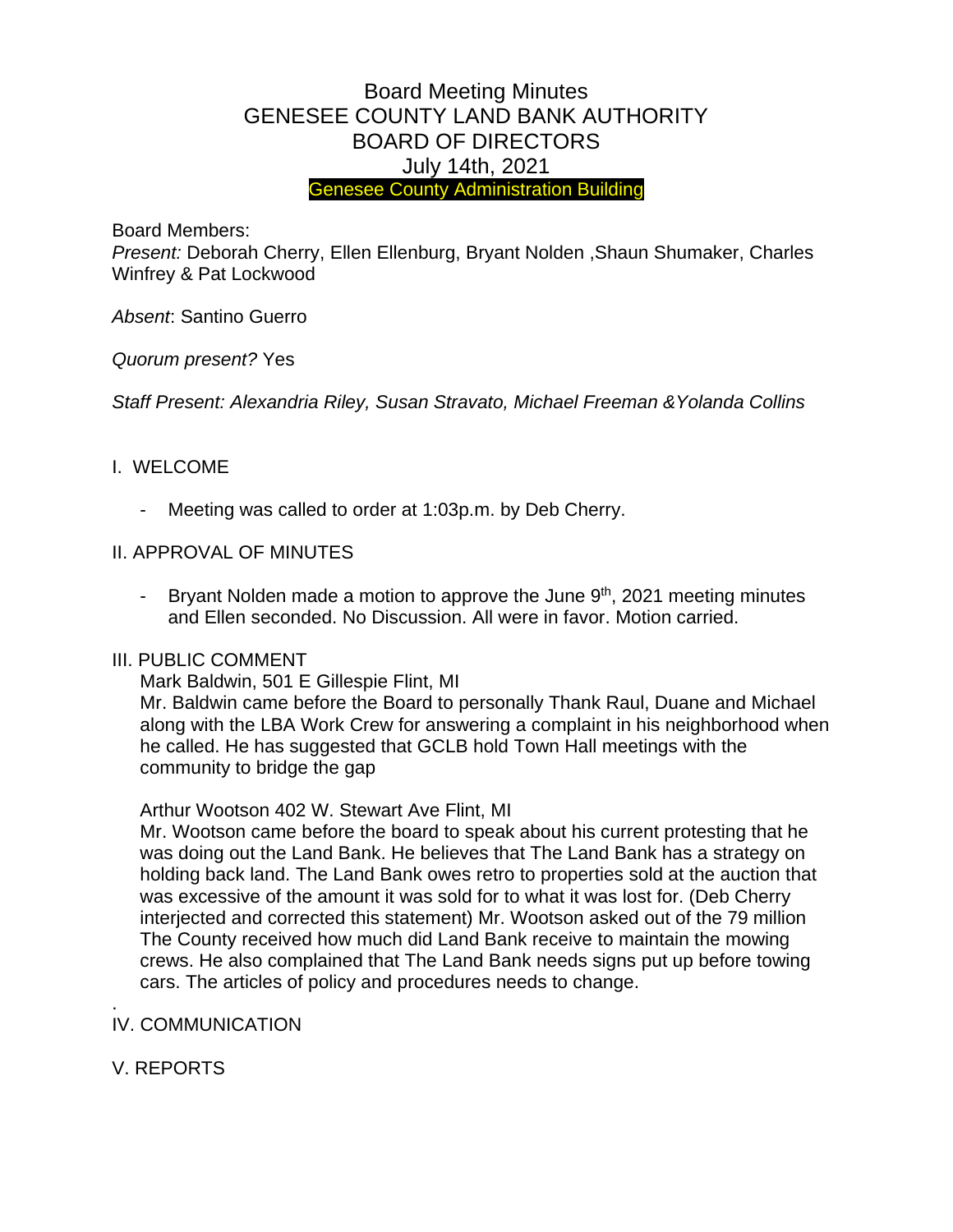# A. Financial Report-June 2021- **Action Required**

Susan Stravato presented: Mrs. Stravato presented the June 2021 Financial Report and stated that the finances are as expected. The Land Bank received the 5/50 payment from the County. Bryant Nolden made a Motion to approve the May 2021 Financial Report and Shawn Shumaker seconded. Discussion Followed. All were in favor. Motion carried.

# **B**. Sales Report-June 2021-**Action Required**

Alexandria Riley presented: Ms. Riley stated that June 2021 sales were around \$162686.00 with 7 Structures and 36 Vacant Lots. Bryant Nolden made a motion to approve June 2021 Sales Reports and Ellen Ellenburg seconded. All were in favor. Motion Carried. No Discussion Followed. All were in favor. Motion carried.

# V. Old Business

VI. New Business

# **A.** Multiple Party Purchase -**Action Required**

Alexandria Riley presented: Janel Waler has requested to purchase the vacant lot (41-17-358-003) on Pingree St. Flint, MI. Mr. Waler has already purchased 3 other properties within the last 12 months and that requires Board approval. Bryant Nolden made a motion to approve the sale and Ellen Ellenburg seconded. No Discussion. All were in Favor. Motion Carried.

# **B.** Purchase with Multiple Party -**Action Required**

Alexandria Riley presented: Dr. Angel Rigueras has requested to purchase (40-24- 480-025) 1226 Pettibone Flint, MI. Dr. Rigueras has already purchased 3 other properties within the last 12 months and that requires Board approval. Bryant Nolden made a motion to approve the sale and Charles Winfrey seconded. No Discussion followed All were in Favor. Motion Carried

# **C.** Purchase After Tax Foreclosure-**Action Required**

Alexandria Riley presented: Dwight & Augustine McMillian has requested to purchase a vacant lot 626 W. Pulaski Flint, MI (46-36-101-028) Mr. and Mrs. McMillian had a 2016 Tax Foreclosure, and this requires board approval. Bryant Nolden made a motion to approve the sale and Ellen Ellenburg seconded. No Discussion. All were in Favor. Motion Carried.

# **D.** Purchase After Tax Foreclosure-**Action Required**

Alexandria Riley presented: Carvis Jenkins has requested to purchase a vacant lot 918 Black St Flint, MI (47-31-182-006). Mr. Jenkins had a 2010 and 2011 Tax Foreclosures, and this requires board approval. Bryant Nolden made a motion to approve the sale and Charles Winfrey seconded. No Discussion followed All were in Favor. Motion Carried

# **E.** Purchase After Tax Foreclosure-**Action Required**

Alexandria Riley presented: Nakeya Williams has requested to purchase the property at 615 W. Hamilton Flint, MI (40-01-311-003) Ms. Williams had a 2014 Tax Foreclosure, and this requires board approval. Bryant Nolden made a motion